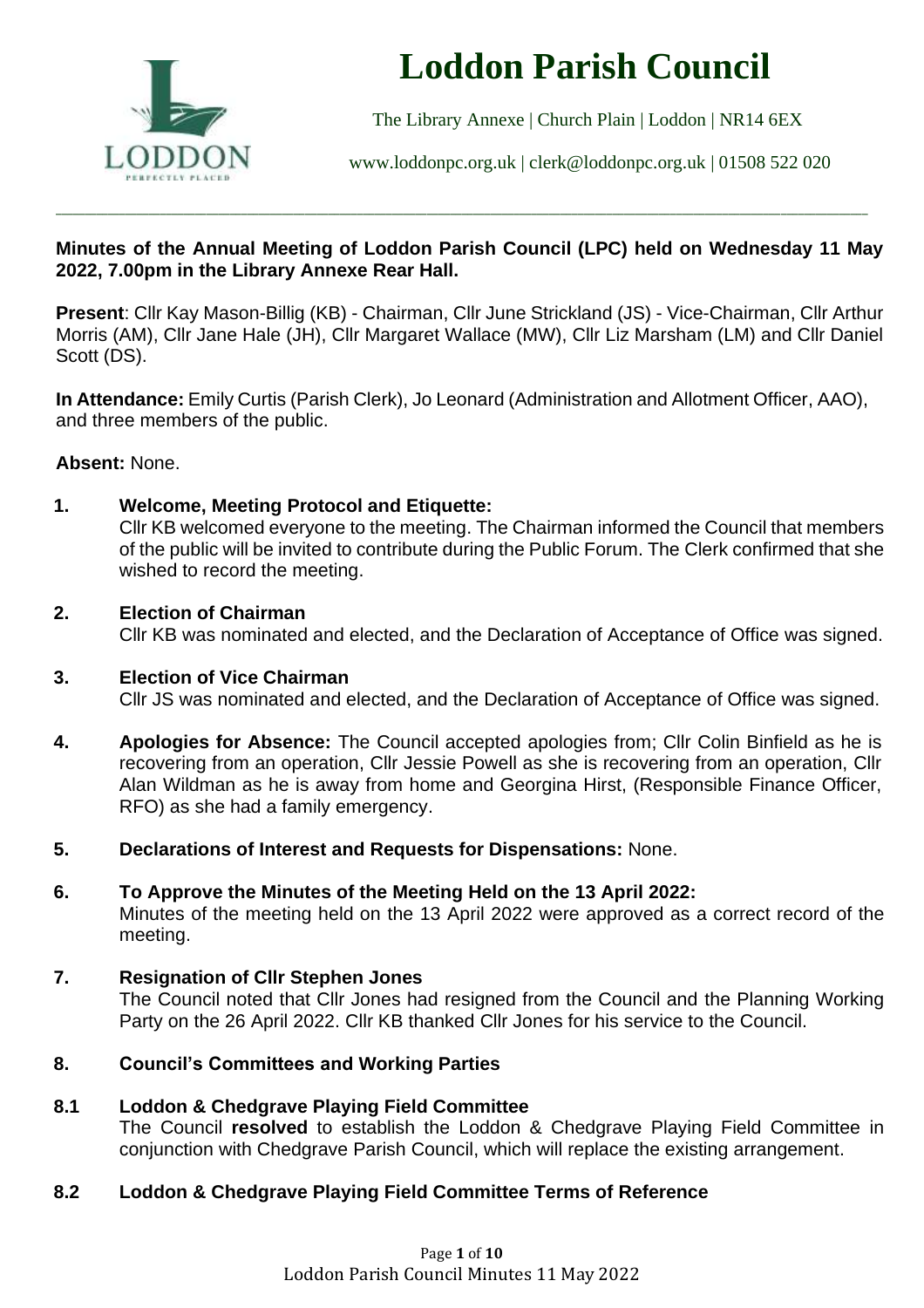The Council **resolved** to adopt the Loddon & Chedgrave Playing Field Committee Terms of Reference. **Action**: Clerk to organise for the documents to be signed.

## **8.3 Chet Neighbourhood Plan Steering Group**

The Council **resolved** to establish the Chet Neighbourhood Plan Steering Group in conjunction with Chedgrave Parish Council.

#### **8.4 Chet Neighbourhood Plan Steering Group Terms of Reference**

The Council **resolved** to adopt the Chet Neighbourhood Plan Steering Group Terms of Reference. **Action**: Clerk to organise for the documents to be signed.

#### **8.5 LPC Committees**

The Council considered the Committees and membership and **resolved** to make no changes to the existing arrangements.

#### **8.6 LPC Working Parties**

The Council considered the Working Parties and membership and **resolved** to add Cllr DS to the Planning WP.

## **9. LPC Representatives**

It was **resolved** to make the following changes;

- Cllr AM will become the Norfolk ALC representative.
- Remove Loddon & District Business Association representative as the organisation no longer exists.
- Rename the Churchyard Working Party to Churchyard Liaison Representative.
- Remove the Footpath Warden as Cllrs report issues to the LPC office or directly to Norfolk County Council (NCC).

#### **10. LPC's Policy Schedule**

The Council had reviewed the document and made no comments.

#### **11. LPC's Asset Register**

The Council had reviewed the document and Cllr MW wished to ensure that Loddon & Chedgrave Playing Field was listed on the register.

#### **12. Insurance Arrangements**

The Council had reviewed the document and were concerned that the sum insured for assets such as the War Memorial were a little low and would consider these amounts at a later date.

#### **13. S.137 Expenditure**

The Council had reviewed the document and made no comments.

#### **14. Council Meetings**

The Council **resolved** to continue to meet on the 2<sup>nd</sup> Wednesday of the month (except in August).

#### **15. Matters Arising:**

#### **15.1 Staithe Toilet Doors**

The final drawings for the doors are yet to be agreed but works should commence in early June 2022.

#### **15.2 Staithe Footbridge**

South Norfolk Council (SNC) have approved the funding for the Staithe footbridge and a meeting was held with the Loddon and Chedgrave Parish Councils' Chairmen. The Councils

Page **2** of **10**

Loddon Parish Council Minutes 11 May 2022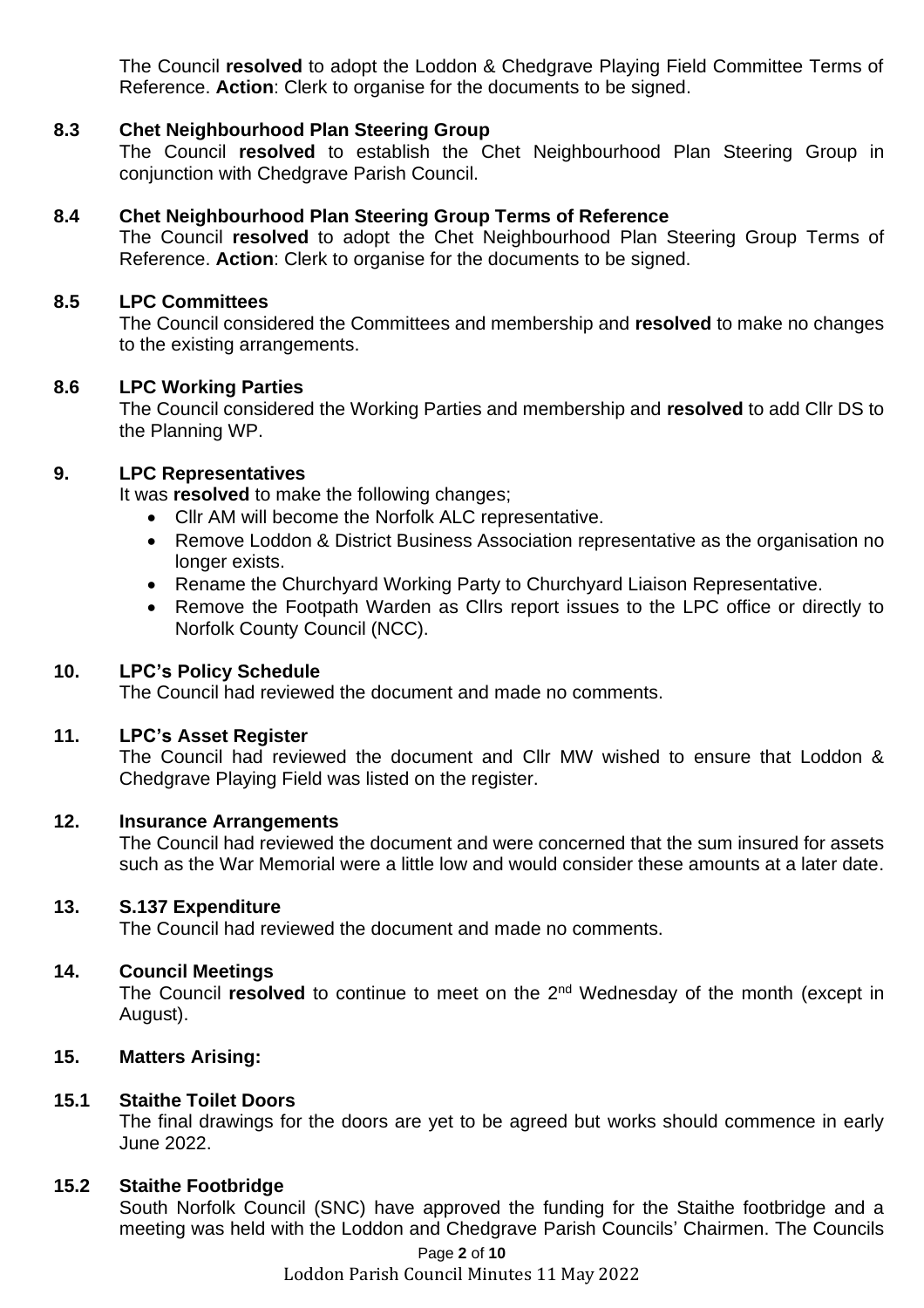will be consulted on the design, but it is likely to include both CPC and LPC logos and the Platinum Jubilee logo.

# **15.3 Big South Norfolk Litter Pick**

Loddon's Big South Norfolk Litter Pick will be held on the 26 June 2022 10.00-12.00 noon. Cllr KB has offered to oversee the event, and it has been advertised in Chet Contact and Facebook.

## **15.4 War Memorial Accessible Ramp**

The Royal British Legion suggested to the Council that a ramp would be an excellent addition to the monument to ensure it is accessible to all and it would resolve the tree root issue. The Parish Clerk has contacted SNC's Car Park representative regarding the proposal but has yet to receive a reply. **Action:** Cllr KB

## **15.5 War Memorial Grant**

War Memorials.org have indicated that the overall condition of the War Memorial appears to be good, and therefore the Council would be unlikely to be successful if applying for a grant. However, the Council agreed with the recommendation to apply for a survey grant before instructing the surveyor. **Action:** RFO.

## **15.6 Dwarf Fruit Trees at the Allotments**

B-Line have compiled a plan for the proposed trees to be planted as a boundary feature at the front of the site, with a suggestion of seven trees in recognition of the Platinum Jubilee. The trees will be purchased later in the year. The Platinum Jubilee tree plaque has been purchased. **Action**: Clerk.

#### **15.7 Staithe Toilets Insurance Claim**

PHS's insurance have accepted blame for the broken window cill and the Parish Warden has obtained quotes for the necessary repairs. **Action**: Parish Warden/Clerk.

# **15.8 Loddon & Chedgrave Playing Field Insurance Claim**

Item deferred. **Action**: RFO.

## **15.9 Bins on George Lane**

The Council has ordered two litter bins to install on the exterior of the Old Hockey Field and on the corner of George Lane/Bridge Street. Both have been granted permission by NCC.

## **15.10 Kitten's Lane Play Area Repairs**

Hags UK have confirmed that the repairs will take place the week commencing the 16 May 2022.

## **15.11 Local Area Network Connection at the Staithe Toilets**

OpenReach and Plusnet installed the broadband on the 06 May 2022. The line has been upgraded to fibre, and once the new router has been installed, the information to access the broadband will be shared with the public. **Action**: Clerk.

## **16. To receive reports from County and District Councillors in attendance and Public Forum:**

## **16.1 Report from District Councillor Jeremy Rowe (written by Jeremy Rowe)** Hi everyone.

We're making good progress in our work with Loddon and Chedgrave Parish Councils to put together an Emergency Plan for our neighbourhoods, to ensure that help is available to every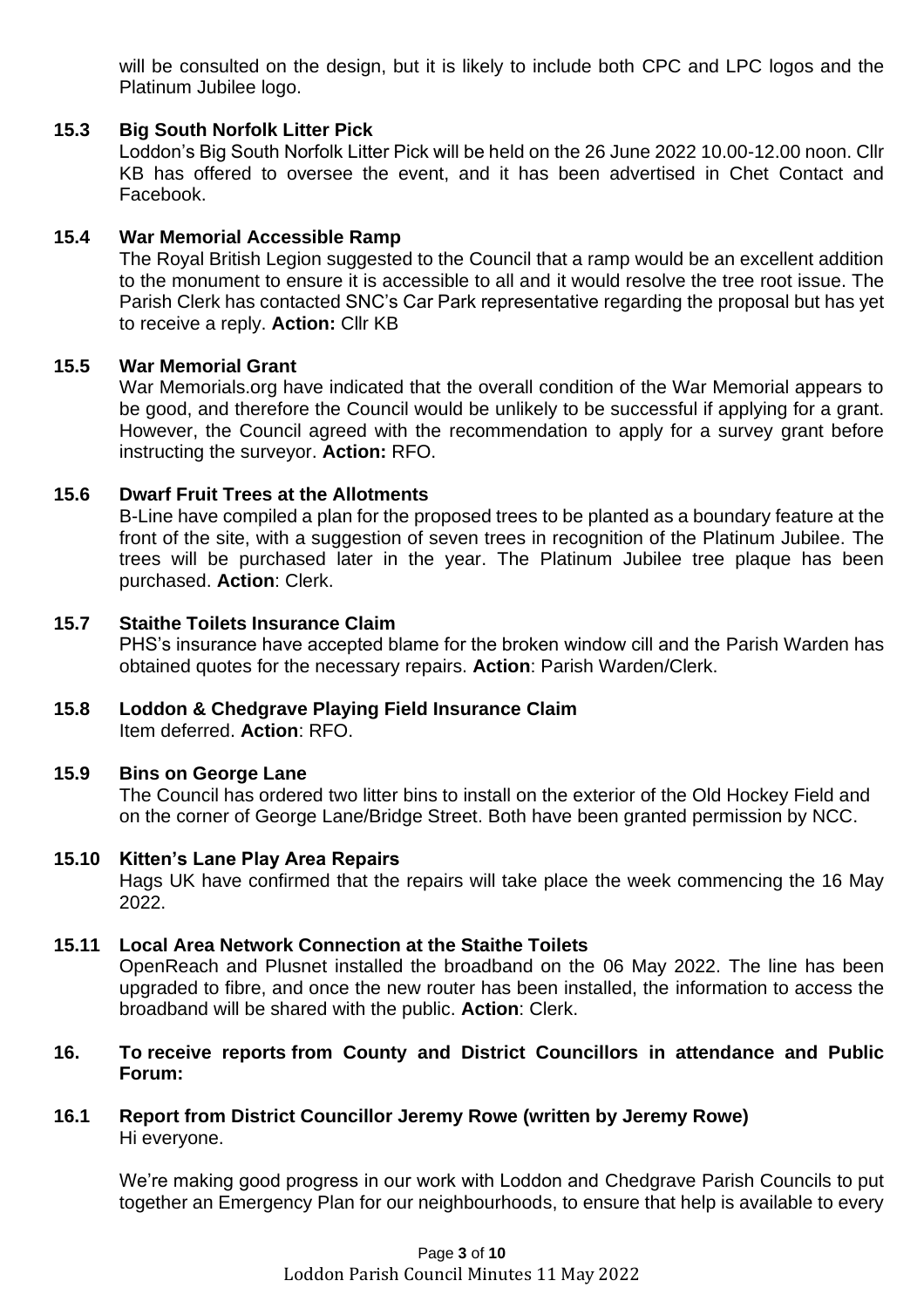household; please let me know if you might be interested in becoming one of the team of community wardens, who will have a very important role to play if an emergency does occur.

It was a real pleasure to work with the ChetChat team distributing flowers and Easter eggs to our over-60s friends and neighbours; particular thanks go to Loddon Primary Foundation, for the brilliant cards.

As mentioned last month, each District councillor has a members' grant of £1000 for local causes – please let me know if part of this could help your group and, as always, if you, or someone over-60 that you know, would like some help and maybe just some friendship, please phone ChetChat on 07876050110.

I'm restarting the regular surgeries I promised when I was elected – the next two are in the Loddon library 2-3pm Saturday 14 May & 25 June; please drop in if I can help with anything, or just to say hello!

Please ring me anytime on 07733323581 if I can help you, as many people do.

## **16.2 Report from District/County Councillor Kay Mason-Billig**

Cllr KB reported that First Bus will install bus stops on the A146 near the roundabout by April 2023 for bus services that normally bypass Loddon. Cllr KB is also exploring the possibility of a safer crossing point across the A146 from High Bungay Road.

The quote for the repairs to the Staithe Bridge should be available in the near future and will be shared with both Loddon and Chedgrave. Cllr KB will liaise with Wherry Close residents once she has received information from SNC. SNC are also exploring possible river access for kayaks.

Birketts LLP have kindly offered sponsorship towards Queens Platinum Jubilee Walking Trails. More details to follow.

Cllr MW enquired as to when the £150 council tax rebate will be received by residents and Cllr KB replied that those who pay by direct debit will have received it already. For those that pay by other methods, the refund process will take slightly longer.

Clarification was sought regarding the roundabout completion and appearance on satnavs as it does not consistently appear. The roundabout is not fully signed off as the safety schemes on George Lane have yet to be completed. Concerns were raised regarding the trees and shrubs that have been planted and Cllr KB will enquire what the watering arrangements are. **Action:** Cllr KB.

## **16.3 Public Forum**

A member of the public commented that there appeared to be a standpipe for watering for the trees on the roundabout.

A member of the public enquired if there was to be a footpath to be created from George Lane to the Old Hockey Field.

A member of the public enquired about the pothole on the walkway to Garden Court. NCC Highways have confirmed that the walkway is privately owned.

A member of the public requested information regarding the planting on the roundabout. **Action:** Cllr KB to ask for the maintenance plan.

## **17. Reports from Council**

**17.1 Chairman's Report**

Nothing to add.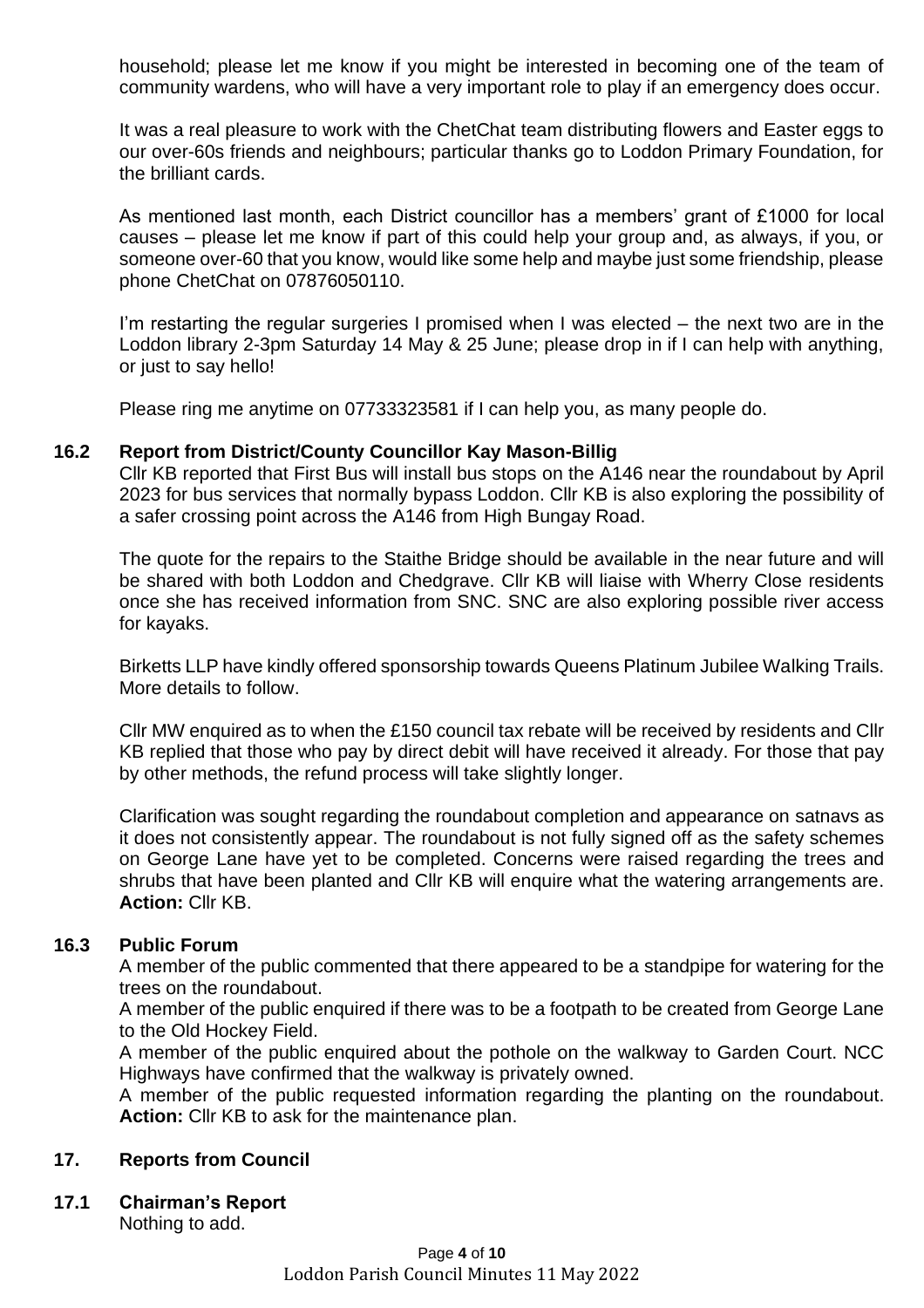# **17.2 Parish Councillors' Reports**

Cllr MW reported that there was broken glass on the Play Area on Filbert Road. SNC or Saffron is responsible for the Play Area and the Clerk will ask the Parish Warden to inspect the area.

Cllr AM reported that he had spoken to the parishioner regarding a food bank provision in Loddon.

Cllr DS enquired if the group 'Kixx' that normally use the Jubilee Hall had also been offered the use of the pitches on the Playing Field, the Secretary confirmed that they had.

Cllr JH reported that there had been damage to a fence at the Tennis Courts. The youth are climbing on the containers and accessing the courts and have been seen to prop open the tennis court gate. The office will review the CCTV images and information will be passed on to PC James King.

Clr JH reported that the Neighbourhood Plan Steering Group will be holding a public consultation on the 09 July 2022 at the Hollies.

Cllr LM attended the Loddon Network meeting, and reported that a £5,000 grant fund is available if someone wishes to set up a children's group in the area.

## **17.3 Clerk's Report** *(circulated to Cllrs prior to the meeting)*

#### **Public Open Space**

Two local tennis coaches have approached Loddon & Chedgrave Playing Field Committee with a view to assist the PFC to create a Tennis Club. They will also be offering coaching for both adult and juniors and cardio tennis sessions.

One of the bins on the Playing Field has been vandalised.

After a lengthy wait, we are very hopeful that the contractor will install the picnic bench at Kitten's Lane Play Area by the 17 May 2022.

The meeting with Cally Smith, Head of Planning, Broads Authority will take place on 12 May 2022.

The Chairmen of Loddon and Chedgrave and Clerk met with SNC representatives to discuss SNC's plans for the renovation of the footbridge.

## **Staithe Toilets**

Plusnet and Open Reach installed the broadband on Friday 06 May 2022 as promised, and the line has been upgraded to fibre at an additional cost of £2.81 per month as the internet speed will increase from 6-14mbps, to 43-59mbps. A new router is being sent, and once received, access information will be shared to the visitors of the staithe. TPI Security will be visiting on the 18 May 2022 to give the Data Controller remote CCTV access.

The Parish Warden has been able to contact the original company that installed the cubicles (JC Surveyors Ltd sourced the original H&S file from the main contractor (Holmes Building Contractors Ltd) and fitted the replacement hinges, so the male cubicle is now back in use. The roof cleaning will be undertaken as asap.

The drawings for the automatic steel doors will be finalised this week, and we are hopeful that the installation will take place early in June 2022 as promised.

## **Annexe**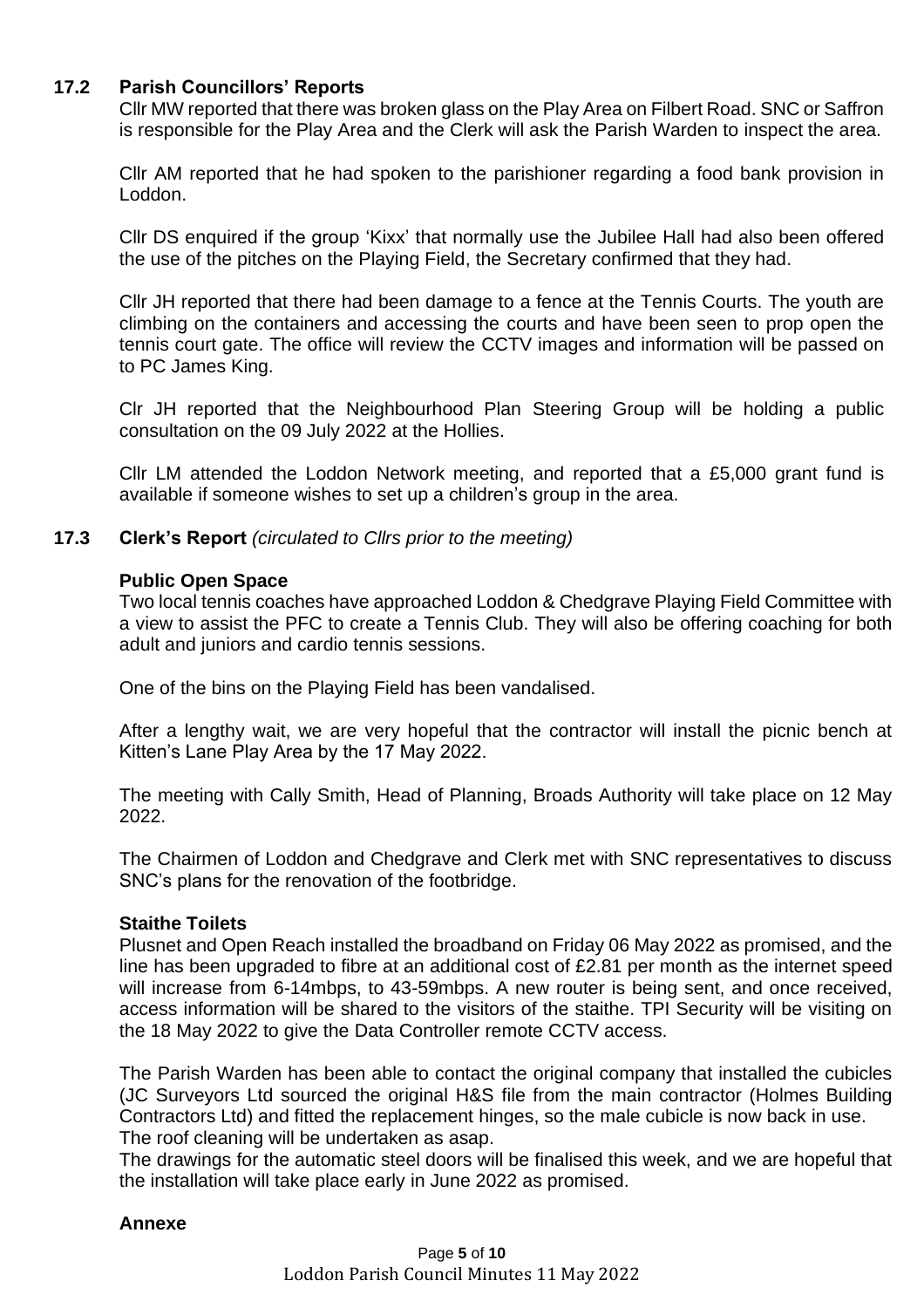The annual Health and Safety checks are being organised. The Clerk has attended an SLCC Course 'Managing People'.

# **17.4 Admin and Allotments Officer's Report** *(circulated to Cllrs prior to the meeting)*

All Plots have paid their 2022-23 rental and all agreement forms have been completed and returned.

A new plot has been marked out at the front of the site, in the position of a previous plot. I am in discussion with a prospective tenant. Two plots became available at the end of April following removal of a tenant who did not live in Loddon/Chedgrave. I will get these allocated as soon as possible.

The ditch clearance at the front of site will go ahead as soon as possible. The tree debris from the previous clearance has been completed.

I contacted holders asking for their preferences on a replacement shed. Only 4 replies were received. I think a metal shed is the best option and will get it ordered as soon as practicable.

I continue to monitor the standards at the Allotment Gardens and communicate regularly with the holders.

# **17.5 Parish Warden Report**

This item was deferred and will be circulated after the meeting. **Action:** AAO.

# **18. Finance Report**

# **18.1 Annual Accounts 2021-2022**

Item deferred. **Action**: Clerk/RFO.

# **18.2 Accounts for Payment in Accordance with the Budget**

The AAO presented the list of payments, and it was **resolved** to approve this list of payments. **Action:** RFO. Cllr DS wished to clarify the streetlight energy payment with the RFO. **Action**: RFO.

| Date       | Payee                           | <b>Item</b>                     | Paymen<br>Method | Amount / $E$ |
|------------|---------------------------------|---------------------------------|------------------|--------------|
| 13/04/2022 | <b>EE</b>                       | Parish Warden mobile            | <b>DD</b>        | 20.98        |
| 17/04/2022 | Apogee                          | Photocopier                     | DD               | 183.12       |
| 21/04/2022 | <b>British Gas</b>              | <b>Office Gas</b>               | <b>DD</b>        | 131.43       |
| 21/04/2022 | <b>SSE Southern</b><br>Electric | <b>Streetlights Electricity</b> | DD               | 493.10       |
| 21/04/2022 | <b>Plusnet</b>                  | Phone & Broadband               | <b>DD</b>        | 40.80        |
| 26/04/2022 | <b>Everflow Water</b>           | Staithe water - May             | <b>DD</b>        | 180.68       |
| 28/04/2022 | <b>British Gas</b>              | <b>Office Electricity</b>       | DD               | 34.62        |
| 05/05/2022 | <b>South Norfolk</b><br>Council | <b>Office Rates</b>             | <b>DD</b>        | 434.00       |
| 08/05/2022 | intY Ltd                        | 2 x Office 365                  | <b>DD</b>        | 22.56        |
| 09/05/2022 | <b>British Gas</b>              | <b>Staithe Electricity</b>      | <b>DD</b>        | 81.30        |
| 10/05/2022 | <b>Adept IT Solutions</b>       | IT support                      | DD               | 31.20        |
| 10/05/2022 | Lloyds Bank                     | Credit Card April 2022          | DD               | 265.84       |
| 11/05/2022 | <b>Everflow Water</b>           | Staithe water - June            | <b>DD</b>        | 174.30       |
| 11/05/2022 | HM Revenue &<br><b>Customs</b>  | Tax & NI - May 2022             | 300041           | 526.55       |
| 11/05/2022 | Priscilla Bacon<br>Hospice      | S137 Donation                   | 300042           | 100.00       |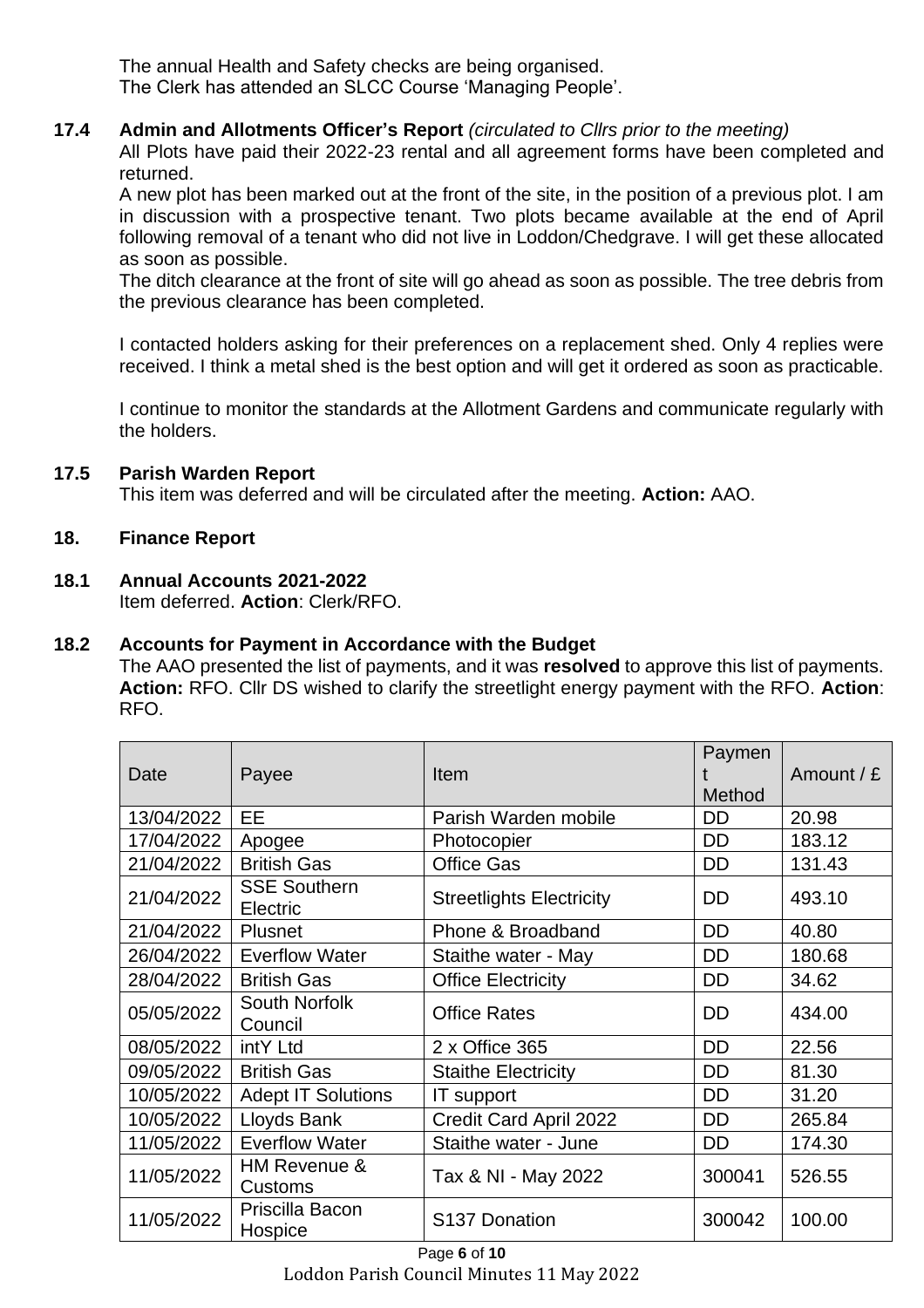| 11/05/2022            | Cozens                                  | Streetlight maintenance March<br>2022            | <b>BACS</b> | 36.00    |  |
|-----------------------|-----------------------------------------|--------------------------------------------------|-------------|----------|--|
| 11/05/2022            | Top2Bottom<br><b>Cleaners</b>           | Cleaning & security<br>April 2022                | <b>BACS</b> | 1,715.82 |  |
| 11/05/2022            | Loddon Garden &<br><b>DIY</b>           | Grass cutting                                    | <b>BACS</b> | 945.96   |  |
| 11/05/2022            | <b>Norfolk County</b><br>Council        | Qtr Office rent - 23/06/22-<br>28/09/22          | <b>BACS</b> | 1,500.00 |  |
| 11/05/2022            | Viking                                  | Fete supplies                                    | <b>BACS</b> | 110.65   |  |
| 11/05/2022            | OA Chapman & Son                        | <b>Broadland Meadow</b><br><b>Land Valuation</b> | <b>BACS</b> | 420.00   |  |
| 11/05/2022            | Collective<br><b>Community Planning</b> | Neighbourhood Plan<br><b>Consultant's Fee</b>    | <b>BACS</b> | 240.00   |  |
| 11/05/2022            | <b>Salaries</b>                         | May 2022                                         | <b>BACS</b> | 3,371.26 |  |
| 11/05/2022            | <b>E</b> Curtis                         | Mileage                                          | <b>BACS</b> | 15.66    |  |
| 11/05/2022            | <b>G</b> Hirst                          | <b>Expenses</b>                                  | <b>BACS</b> | 33.20    |  |
| 11/05/2022            | J Leonard                               | Mileage                                          | <b>BACS</b> | 13.50    |  |
| 11/05/2022            | P Leonard                               | Mileage                                          | <b>BACS</b> | 9.27     |  |
| 11/05/2022            | <b>Norfolk Pension</b><br>Fund          | Pensions - May 2022                              | <b>BACS</b> | 1,177.33 |  |
| <b>Total Payments</b> |                                         |                                                  |             |          |  |

# **18.3 Bank Reconciliation to 30 April 2022**

This item was deferred. The balance of Loddon Parish Council's bank accounts as of the 31 March 2022 was £296,537.48.

## **18.4 Internal Audit and Annual Governance and Accountability Return**

The internal auditor has been appointed and has agreed to undertake the internal audit of 2021-2022 between 17 May 2022 and 02 June 2022. The internal audit report will be presented at the June LPC meeting. The external auditors PKF Littlejohn have confirmed the deadline for submission as 01 July 2022. The AGAR statement will be finalised and presented for approval at the June LPC meeting. **Action:** RFO.

## **18.5 2021-2022 CIL Report**

The 2021-2022 CIL report had been circulated to the Cllrs prior to the meeting.

## **18.6 Statement of Internal Control for 2021-2022**

It was **resolved** to defer this item. **Action**: Clerk/RFO.

## **18.7 Organisational First Aid Training**

It was **resolved** to appoint IKON to carry out Emergency First Aid Training at Work at a cost of £450 for 12 attendees. Chedgrave Parish Council have three people wishing to attend and other local organisations will be invited to attend **Action**: Clerk to organise a convenient date.

## **19. Emergency Plan Update**

Cllr AM reported that he will be meeting with SNC's Emergency Plan representative on the 16 May 2022 and the plan is to split Loddon and Chedgrave into zones of approx. 50 properties. **Action:** Cllr AM.

## **20. Events Committee Update**

## **20.1 Draft Minutes - Events Committee**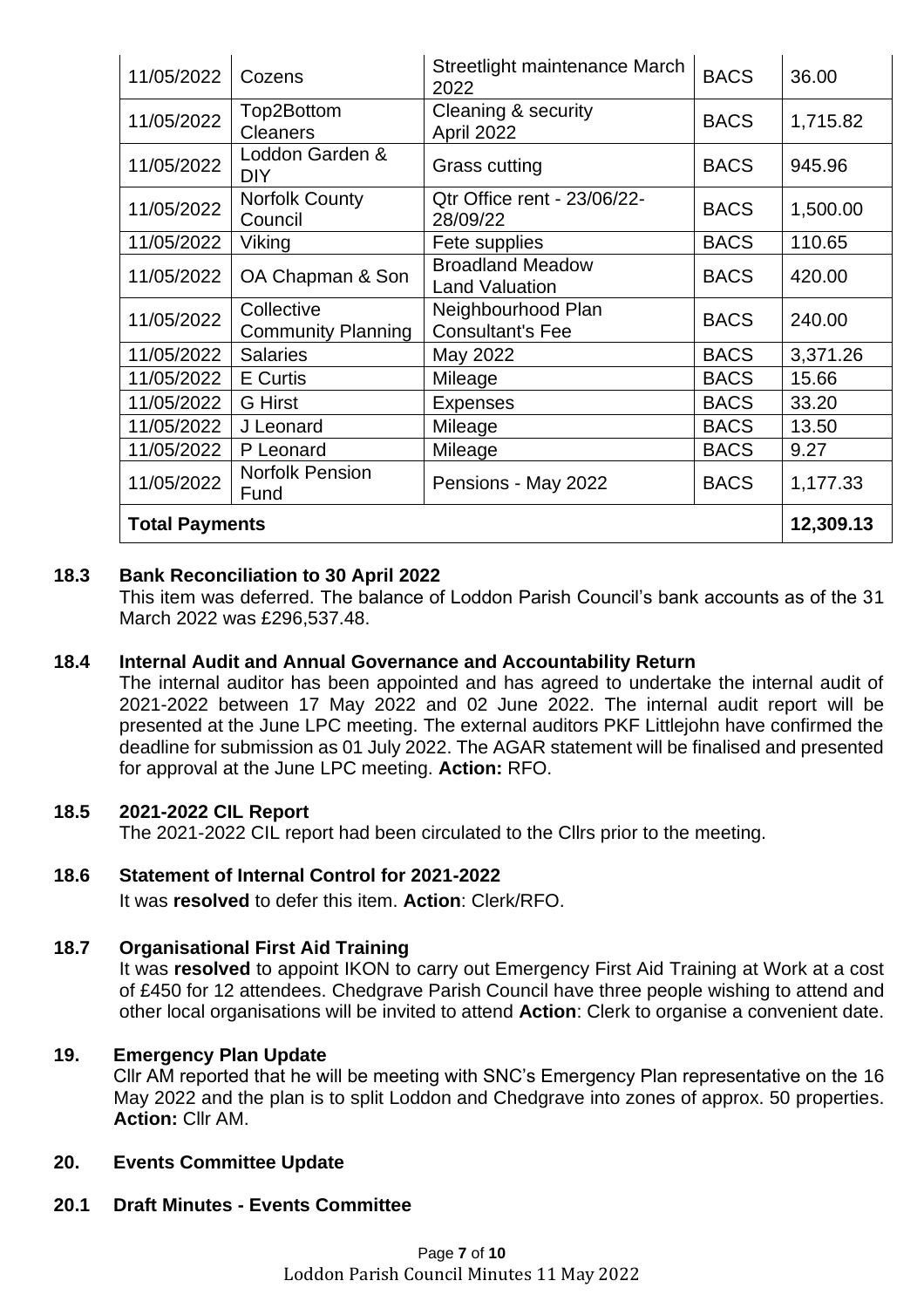Draft Minutes from the Events Committee meetings on the 12 and 26 April 2022 were circulated to Cllrs for their information.

# **20.2 Events Committee Update**

Cllr LM confirmed that there would be at least 60 stalls at the event. The forms to enter the Dog show and the photo competition are on the Jubilee event website; www.theplatinumjubileefete.com. A stage is being lent by Gaze and will be used for the Loddon Band. Cllr LM recently advertised the event on Radio Norfolk and the roadside banners have been displayed. Flyers will be in the June edition of the Chet Contact. The QR code on the posters will direct people to the website. The event map is being finalised and Hobart High School and the Medical Centre have kindly offered parking on the day. Cllr JH will be coordinating the sale of the raffle tickets.

The Committee is looking for more volunteers to help on the day, and their next meeting is the 24 May 2022 at 8.00pm in the Library Annexe Rear Hall.

# **21. Jubilee Hall Car Park**

Cllrs AM, KB and JH and representatives from Chedgrave Parish Council met with the Jubilee Hall Management Committee (JHMC) on the 28 April 2022 to discuss the maintenance of the Jubilee Hall Car Park. The Solicitor has clarified that Chedgrave and Loddon Parish Councils are the owners of the land, and that JHMC are responsible for management and upkeep of the Car Park. The JHMC would like the Councils to support the JHMC with the Car Park costs. JHMC will obtain quotes for the repairs.

# **22. Loddon & Chedgrave Playing Field Committee (PFC)**

The Council representatives have finalised the Terms of Reference for the Committee.

# **23. Chet Neighbourhood Plan**

# **23.1 Neighbourhood Plan Project Officer (NPPO) Report**

- 1. Attended the NP SG meeting on 20 April 2022. At the meeting the NP SG went through in great detail the survey results. The NP SG confirmed that feedback received from children was low so a short survey will be prepared and distributed to schools and made available online.
- 2. The NP SG were presented with three website quotes. The three quotes were considered, and it was decided to go ahead with appointing Steve Jackman as his quote was very reasonable and Wix websites are familiar to Carla so no training would be required.
- 3. Steve Jackman has been contracted to start setting up the new website.
- 4. AECOM are currently working on preparing a Housing Needs Assessment.
- 5. AECOM will be visiting Loddon on 13 May 2022 to start preparing the Design Codes report. Focus groups have been set up and these groups will all meet up at least once before the public consultation day.
- 6. A public consultation day has been arranged on 9 July 2022 10.00 am 2.00 pm at The Hollies.
- 7. Prepared a flyer advertising the Consultation Day. The A5 flyers will be inserted into the Chet Contact magazine. Posters will also be printed to advertise the event.
- 8. Provided LPC with an article for inclusion on their page in the next issue of Chet Contact magazine. Financial Report.
- 9. Started to complete the Locality funding application form with Georgina. The form will be completed next week and then submitted to Locality.
- 10.Waiting for an update on the submitted SNC NP grant application.
- 11.The next NP SG meeting is on 25 May 2022.

## **23.2 Minutes from the Steering Group Meeting – 23 March 2022**

These minutes had been previously circulated for Cllrs information.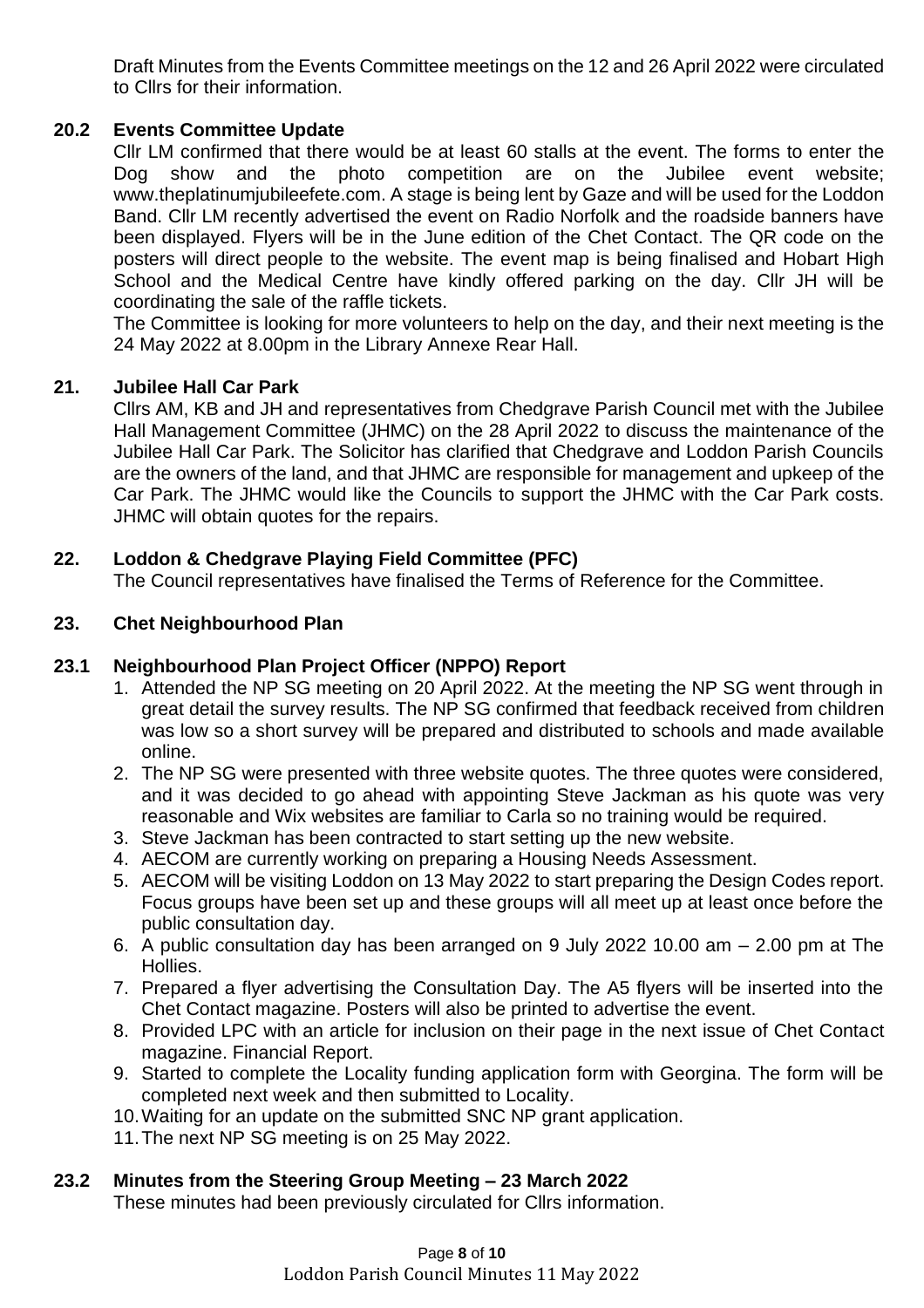## **24. Governance**

- **24.1** The Council **resolved** to adopt the Co-option policy with some minor amendments. **Action**: Clerk.
- **24.2** The Council **resolved** to adopt the revised Scheme of Delegation. **Action**: Clerk.
- **24.3** The Council **resolved** to defer the Hockey Field Conditions of Hire. **Action**: Clerk.
- **24.4** The Council **resolved** to adopt the revised Complaints Policy. **Action**: Clerk.
- **24.5** The Council **resolved** to adopt the Legionnaires disease Management and Control Policy. **Action**: Clerk.

## **25. Planning**

- **25.1 Planning Applications from South Norfolk Council** 
	- **2022/0681**: 25 High Bungay Road Loddon, Internal and external alterations **no objections.**
	- **2022/0682**: 25 High Bungay Road Loddon, Internal and external alterations. Listed Building Consent. – **no objections**.
	- **2022/0731**: 12 Sycamore Close Loddon, Construction of extensions and alterations to existing dwelling (to include replacement roof, solar and PV panels, rooflight, new window, external storage building, shiplap boarding) and associated works. – **no objections**.
- **25.2 Decisions on Planning Applications from South Norfolk Council:** *Please refer to the Planning Schedule on the LPC website.*
- **25.3 Planning Applications from the Broads Authority:** None.
- **25.3 Planning Decisions from The Broads Authority:** None.

#### **26. Highways**

## **26.1 Speed Awareness Message (Sam2)**

The Sam2 report had been previously circulated to Council. The Sam2 will be repositioned to High Bungay Road. Thanks to the Council volunteer and Cllr Morris for relocating the Sam2 on a four-weekly basis. **Action**: Clerk to send formal letter of thanks.

#### **27. Correspondence**

All correspondence had been previously circulated to Cllrs.

Halsbury Homes have written to the Council and offered a sum of money towards the Kitten's Lane Play Area. LPC have declined this offer on two previous occasions due to safety concerns. Halsbury Homes have an obligation to put a play area on St George's Park. The Cllrs resolved the Clerk should write to Halsbury Homes suggesting that they canvas their own residents and inform them of the amount LPC recently received for Broadland Meadow Play Area and Public Open Space.

Loddon Building Preservation Trust is seeking grants to support The Hollies and wish to meet with the Council. Cllrs KB, JS and JH offered to attend the meeting with LBPT. **Action**: Clerk.

#### **28. Items for a future agenda**

• Deferred finance items